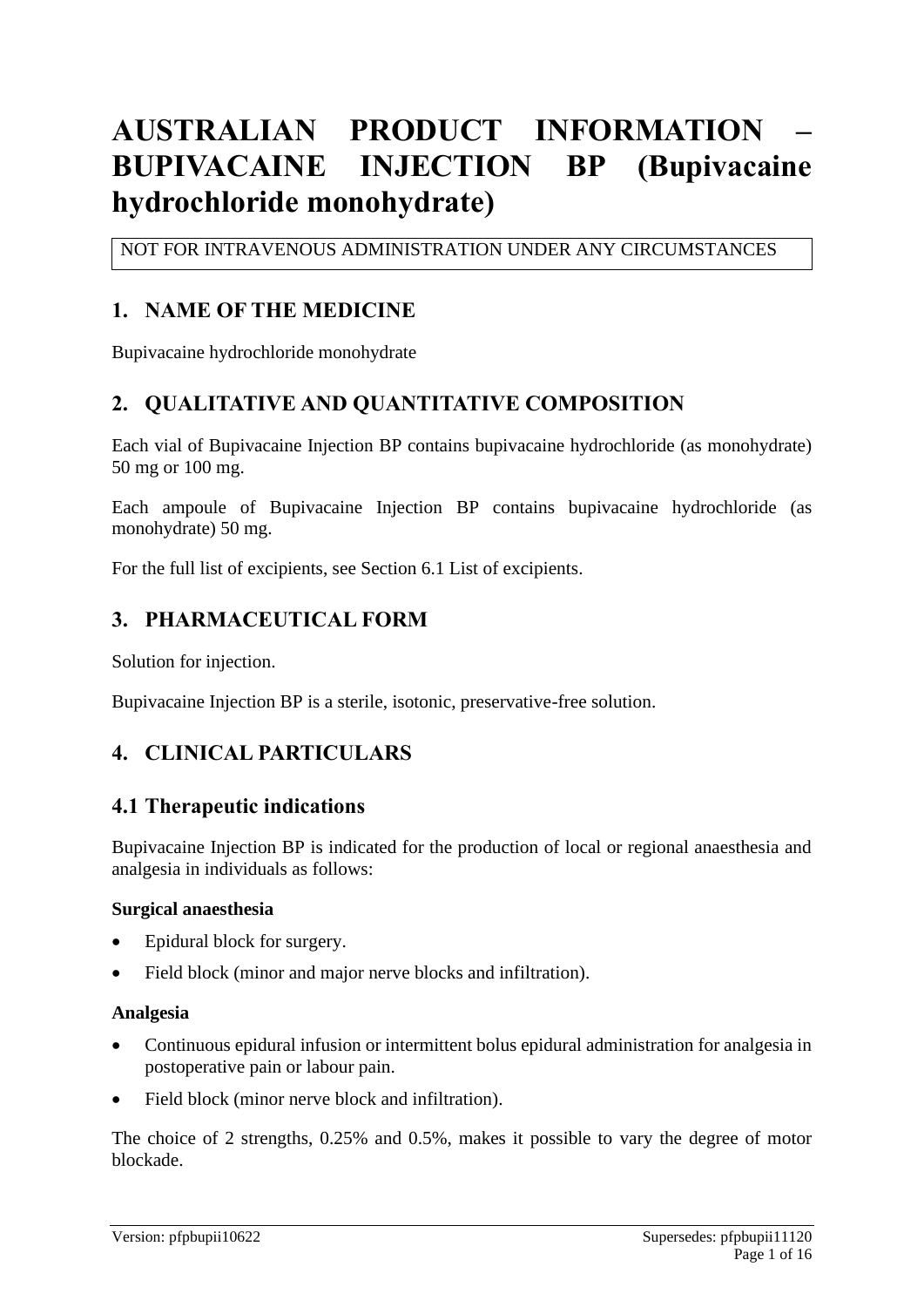# **4.2 Dose and method of administration**

#### **Dosage**

As with all local anaesthetics, the dosage varies and depends upon the area to be anaesthetised, the vascularity of the tissues, the number of neuronal segments to be blocked, the depth of anaesthesia and degree of muscle relaxation required, individual tolerance, the technique of anaesthesia, and the physical condition of the patient.

The lowest dosage that results in effective anaesthesia should be used. In general, surgical anaesthesia requires the use of higher concentrations and doses than those required for analgesia. The volume of the drug used will affect the extent of spread of anaesthesia.

The presentations of Bupivacaine Injection BP are intended for single use only. Any solution remaining from an opened container should be discarded.

The following tables are a guide to dosage. The clinician's experience and knowledge of the patient's physical status are of importance in deciding the dose. Experience to date indicates that 400 mg administered over 24 hours is well tolerated in average adults.

The normal recommended dose of plain bupivacaine injections for various anaesthetic procedures in the average, healthy 70 kg adult patient are as follows:

| <b>SURGICAL ANAESTHESIA</b>                                              | Conc<br>mg/mL | <b>Dose</b>  |                |
|--------------------------------------------------------------------------|---------------|--------------|----------------|
|                                                                          |               | mg           | m <sub>L</sub> |
| <b>Lumbar Epidural</b>                                                   | 5.0           | 75 to 150    | 15 to 30       |
| Abdominal, pelvic and lower limb<br>surgery, including Caesarean section |               |              |                |
| <b>Thoracic Epidural</b>                                                 | 2.5           | 12.5 to 37.5 | 5 to 15        |
| Upper abdominal and thoracic<br>surgery                                  | 5.0           | 25 to 50     | 5 to 10        |
| <b>Caudal Epidural</b>                                                   | 2.5           | 37.5 to 100  | 15 to 40       |
|                                                                          | 5.0           | 75 to 125    | 15 to 25       |
| <b>Other Blocks</b>                                                      |               |              |                |
| Local infiltration                                                       | 2.5           | 12.5 to 150  | 5 to 60        |
|                                                                          | 5.0           | 25 to 150    | 5 to 30        |
| Intercostal (per segment)                                                | 2.5           | 10 to 20     | $4$ to $8$     |
|                                                                          | 5.0           | 15 to 25     | $3$ to $5$     |
| <b>Brachial</b> plexus                                                   | 5.0           | 100 to 150   | 20 to 30       |
| Sciatic                                                                  | 5.0           | 50 to 100    | 10 to 20       |
| 3 in 1 (femoral, obturator and lateral<br>cutaneous)                     | 5.0           | 50 to 100    | 10 to 20       |

#### **RECOMMENDED DOSAGE FOR SURGICAL ANAESTHESIA**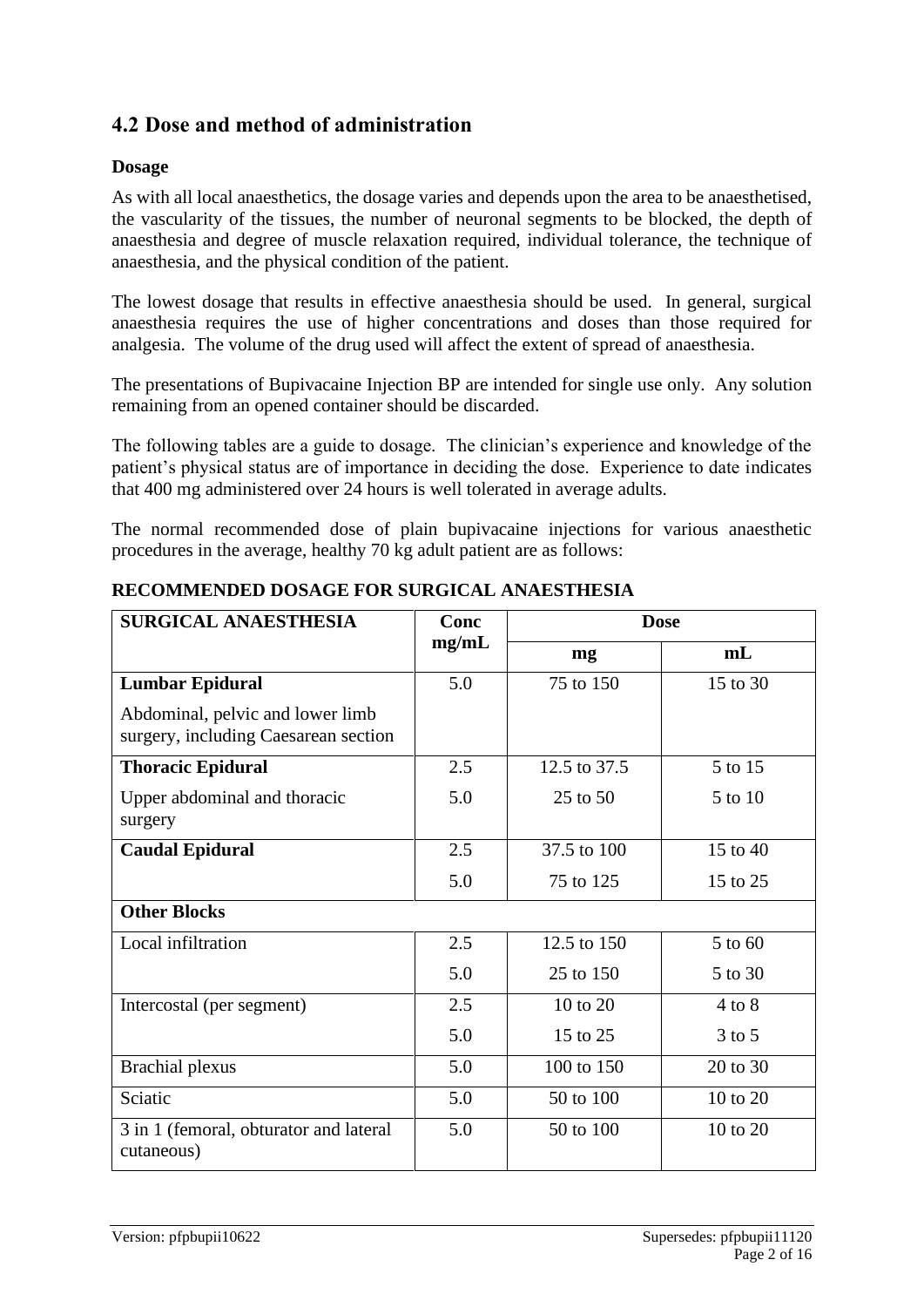| <b>SURGICAL ANAESTHESIA</b> | Conc<br>mg/mL | Dose       |                   |
|-----------------------------|---------------|------------|-------------------|
|                             |               | mg         | m <sub>L</sub>    |
| Pudendal                    | 2.5 to $5.0$  | 7.5 to 100 | 3 to 20 each side |

#### **RECOMMENDED DOSAGE FOR ANALGESIA, INCLUDING CONTINUOUS INFUSION**

| <b>ANALGESIA</b>                       | Conc<br>mg/mL | <b>Dose</b>         |                      |
|----------------------------------------|---------------|---------------------|----------------------|
|                                        |               | mg                  | m <sub>L</sub>       |
| <b>Caudal Epidural</b>                 |               |                     |                      |
| Postoperative pain management          | 2.5           | $50$ to 75 mg bolus | 20 to 30 mL bolus    |
| <b>Lumbar Epidural</b>                 |               | 15 to 60 mg bolus   | 6 to 12 mL bolus     |
| Bolus (incl. labour pain management)   | 2.5 to $5.0$  | followed by         | followed by          |
| Continuous infusion (incl. labour pain |               | 12.5 to 18.75       |                      |
| and postoperative pain management)     | 2.5           | mg/hour             | $5$ to $7.5$ mL/hour |
| <b>Thoracic Epidural</b>               |               |                     |                      |
| Continuous infusion for postoperative  |               | 6.25 to 12.5        |                      |
| pain management                        | 2.5           | mg/hour             | $2.5$ to $5$ mL/hour |

#### **Notes**

- *Recommended doses:* tolerability varies widely between patients and toxic effects may occur after any local anaesthetic procedure. Careful observation of the patient must therefore be maintained. It is recommended that the dose of bupivacaine at any time should not exceed 2 mg/kg. However, the dose administered must be tailored to the individual patient and procedure, and the maximum dose quoted here should be used as a guide only.
- *Hypotension:* during thoracic, lumbar and caudal epidural anaesthesia, a marked fall in blood pressure and/or intercostal paralysis may occur, possibly due to the use of excessive doses, improper positioning of the patient or accidental disposition of the anaesthetic within the subarachnoid space. Hypotension and bradycardia may occur as a result of sympathetic blockade.

#### **Method of administration**

• *Injection:* injection of repeated doses of bupivacaine may cause significant increase in blood levels with each repeated dose, due to accumulation of the drug or its metabolites, or due to slow metabolic degradation.

The rapid injection of a large volume of local anaesthetic solution should be avoided and fractional doses should be used when feasible. For most indications the duration of bupivacaine is such that a single dose is sufficient.

*Test dose:* for epidural anaesthesia, a 3 to 5 mL test dose of local anaesthetic solution, preferably containing up to 15 micrograms adrenaline (epinephrine), should be administered. Verbal contact and repeated monitoring of the heart rate and blood pressure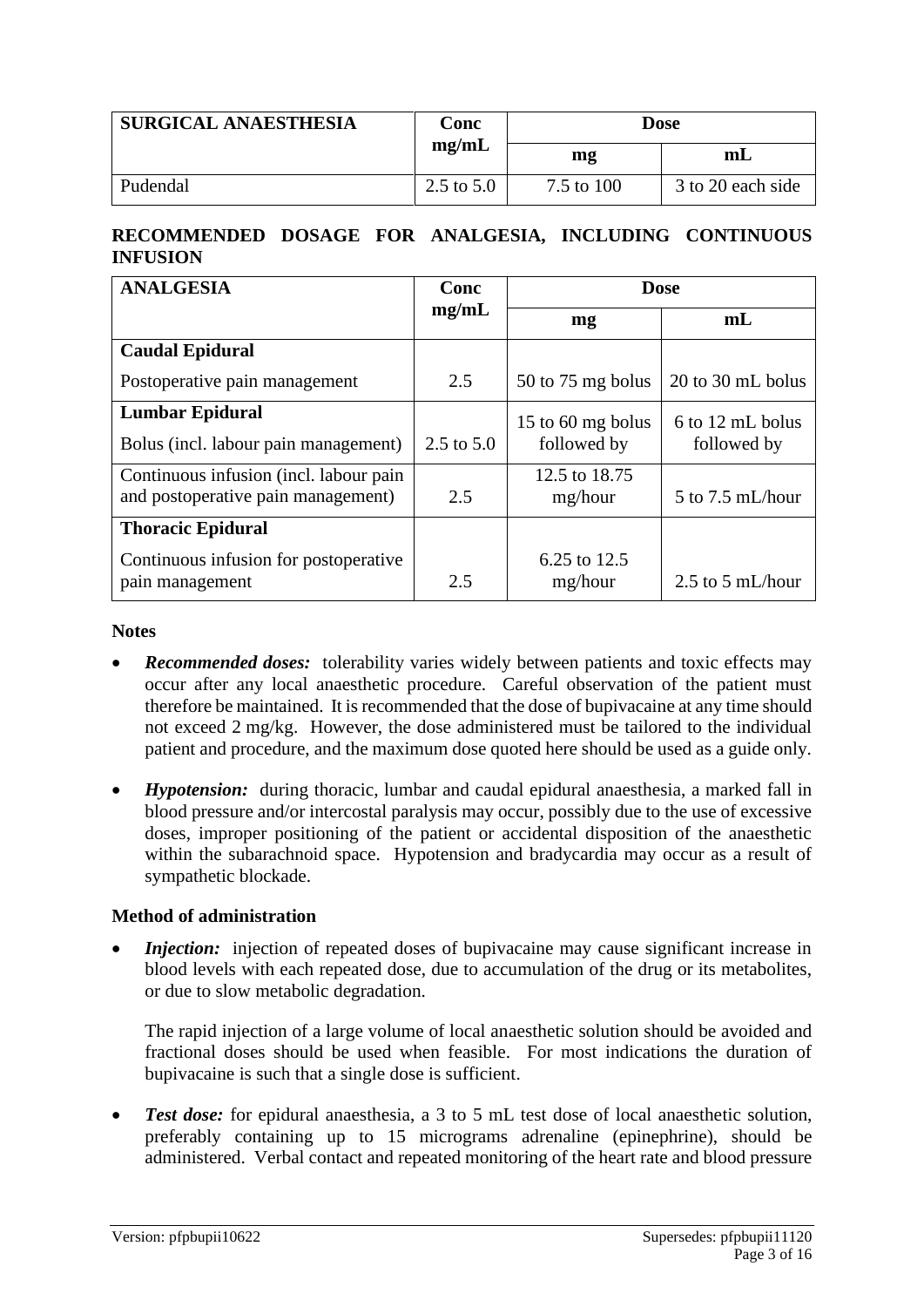should be maintained for 5 minutes after the test dose after which, in the absence of signs of subarachnoid or intravascular injection, the main dose may be given.

Use of a test dose containing adrenaline (epinephrine) may have further advantages in that an intravascular injection of adrenaline (epinephrine) will be quickly recognised by an increase in heart rate, usually within about 40 seconds. To detect this, the heart rate and rhythm should be monitored with an electrocardiogram.

An accidental intrathecal injection may be recognised by signs of a spinal block.

Before administration of the total dose, aspiration should be repeated. The main dose should be injected **slowly** at a rate of 25 to 50 mg/min, while closely observing the patient's vital functions and maintaining verbal contact. If toxic symptoms or signs occur, the injection should be stopped immediately.

- *Prolonged blocks:* When prolonged blocks are used, either by continuous infusion or by repeated bolus administration, the risks of reaching a toxic plasma concentration or inducing a local neural injury must be considered.
- Bupivacaine solutions contain no antimicrobial agent and should be used only once and any residue discarded.
- Solutions showing discolouration and unused portions of solutions from ampoules and vials should be discarded.

#### **Dosage adjustment**

#### *Use in children*

Experience with bupivacaine in children under the age of 12 is limited. The dosage in children should be calculated on a weight basis up to 2 mg/kg.

#### *Use in pregnancy*

It should be noted that the dose should be reduced in patients in the late stages of pregnancy.

#### *Use in debilitated or elderly patients*

Debilitated or elderly patients, including those with partial or complete heart block, advanced liver disease or severe renal dysfunction should be given a reduced dosage commensurate with their physical condition (see Section 4.4 Special warnings and precautions for use).

### **4.3 Contraindications**

- Allergy or hypersensitivity to local anaesthetics of the amide type. Detection of suspected hypersensitivity by skin testing is of limited value.
- Local anaesthetic techniques must not be used when there is infection in the region of the proposed injection and/or in the presence of septicaemia.
- Obstetrical paracervical block, intravenous regional anaesthesia (Bier's block) and all intravenous infusions.
- Epidural and spinal anaesthesia in patients with uncorrected hypotension.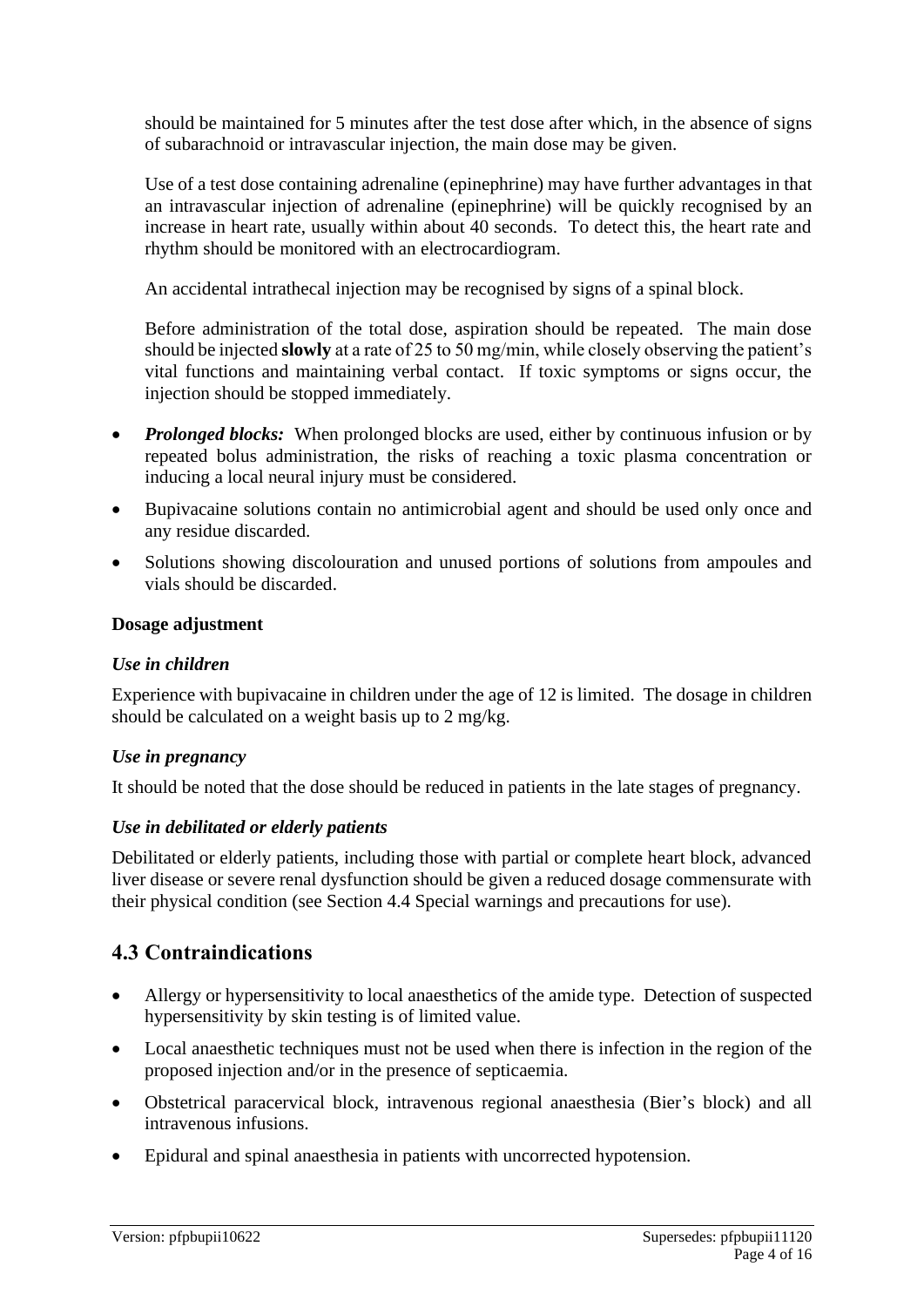• General contraindications related to epidural anaesthesia, regardless of the local anaesthetic used, should be taken into account.

### **4.4 Special warnings and precautions for use**

**During administration of bupivacaine, it is mandatory to have emergency resuscitative equipment (including oxygen) and drugs immediately available to manage possible adverse reactions involving the cardiovascular, respiratory or central nervous systems (CNS).**

Because of the possibility of hypotension and bradycardia following major blocks, an IV cannula should be inserted before the local anaesthetic is injected. Delay in proper management of dose related toxicity, under-ventilation from any cause and/or altered sensitivity may lead to the development of acidosis, cardiac arrest and death.

The safety and effectiveness of bupivacaine depend upon proper dosage, correct technique and adequate precautions. Standard textbooks should be consulted for specific techniques and precautions for various regional anaesthetic procedures.

- Injections should always be made slowly with frequent aspirations to avoid inadvertent intravascular injection which can produce toxic effects (see Section 4.2 Dose and method of administration - Test dose).
- Careful and constant monitoring of cardiovascular and respiratory vital signs and the patient's state of consciousness should be accomplished after each local anaesthetic injection. It should be kept in mind that at such times restlessness, anxiety, tinnitus, dizziness, blurred vision, tremors, depression or drowsiness may be early warning signs of CNS toxicity.
- The use of local anaesthetics for major peripheral nerve block may involve the administration of large volumes in highly vascularised areas, often close to large blood vessels. As such there is an increased risk of intravascular injection and/or systemic absorption which can lead to high plasma concentrations. There have been reports of cardiac arrest or death during the use of bupivacaine for epidural anaesthesia or peripheral nerve blockade. In some instances, resuscitation has been difficult or impossible despite apparently adequate preparation and management.
- Central nerve blocks may cause cardiovascular depression, especially in the presence of hypovolaemia. Epidural anaesthesia should be used with caution in patients with impaired cardiovascular function. Epidural anaesthesia may lead to hypotension and bradycardia. Hypotension should be treated promptly.
- Low molecular weight heparins and heparinoids (spinal/epidural haematomas) When neuraxial anaesthesia (epidural/spinal anaesthesia) is employed, patients anti-coagulated or scheduled to be anti-coagulated with low molecular weight heparins or heparinoids are at risk of developing an epidural or spinal haematoma which can result in long-term or permanent paralysis. The risk of these events is increased by the use of indwelling epidural catheters, traumatic or repeated epidural/spinal puncture, and the concomitant use of drugs affecting haemostasis such as non-steroidal anti-inflammatory drugs (NSAIDs), platelet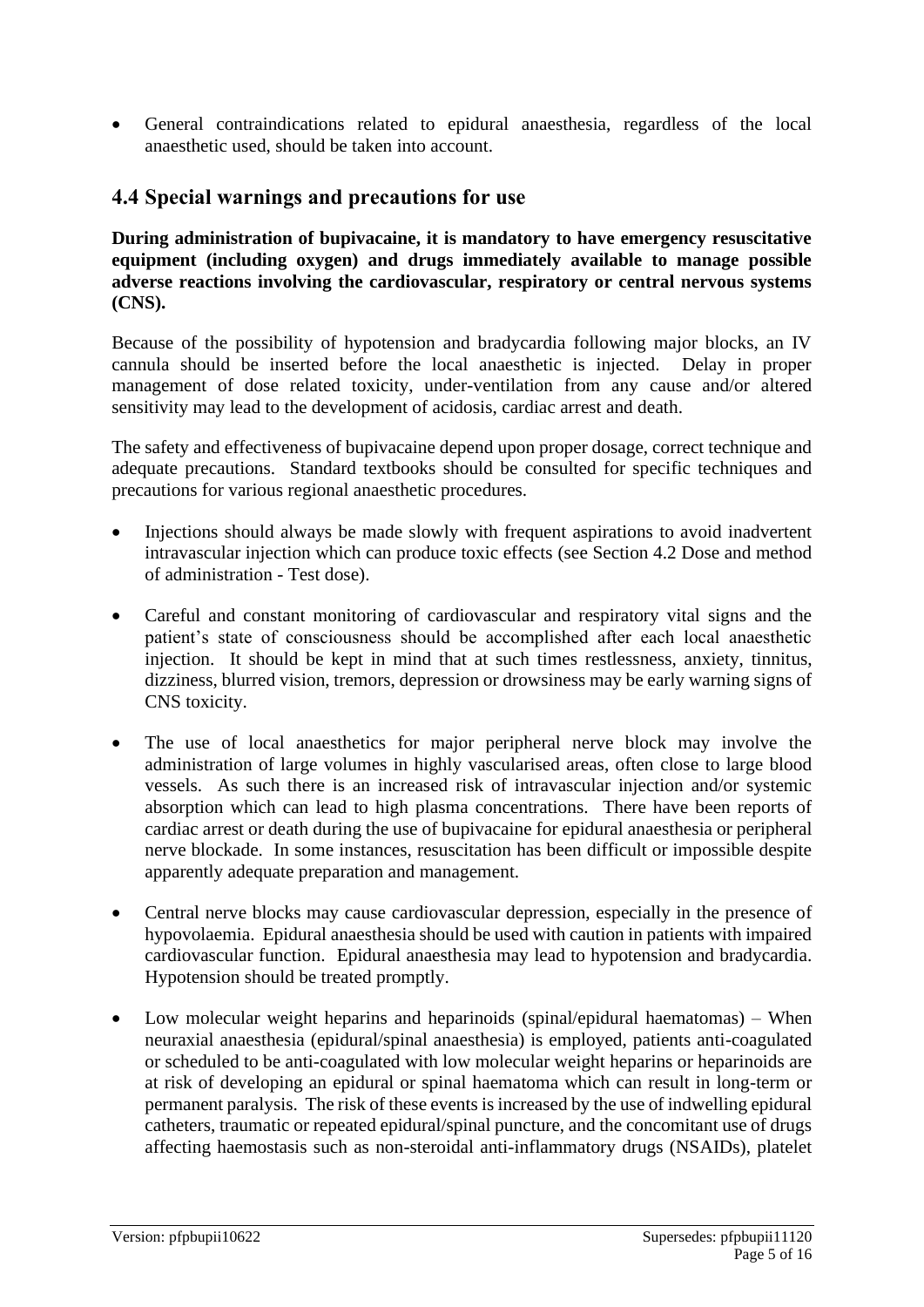inhibitors or other anticoagulants. Patients should be frequently monitored for signs and symptoms of neurological impairment.

• The lowest dosage that results in effective anaesthesia should be used (see Section 4.2) Dose and method of administration). Repeated injection of Bupivacaine Injection BP may cause accumulation of bupivacaine or its metabolites and result in toxic effects.

Tolerance to elevated blood levels varies with the status of the patient. Elderly, young or debilitated patients, including those with partial or complete conduction block, advanced liver disease or severe renal impairment, should be given reduced doses commensurate with their age and physical condition.

- Bupivacaine may cause acute toxicity effects on the central nervous and cardiovascular systems if utilised for local anaesthetic procedures resulting in high blood concentrations of the drug. This is especially the case after unintentional intravascular administration. Ventricular arrhythmia, ventricular fibrillation, sudden cardiovascular collapse and death have been reported in connection with high systemic concentrations of bupivacaine.
- Bupivacaine should be given with caution to patients with epilepsy, impaired cardiac conduction, bradycardia, severe shock or digitalis intoxication. It should also be administered with caution to patients with impaired cardiovascular function as they may be less able to compensate for functional changes associated with the prolongation of AV conduction produced by bupivacaine. Patients being treated with anti-arrhythmic drugs class III (e.g. amiodarone) should be under close surveillance and electrocardiogram (ECG) monitoring since cardiac effects may be additive.

In patients with Stokes-Adams syndrome or Wolff-Parkinson-White syndrome extreme care should be taken to avoid accidental arterio-venous injection.

- Local anaesthetics should be given with great caution (if at all) to patients with pre-existing neurological or neuromuscular disease e.g. myasthenia gravis. Use with extreme caution in epidural, caudal and spinal anaesthesia when there are serious diseases of the CNS or of the spinal cord, e.g. meningitis, spinal fluid block, cranial or spinal haemorrhage, tumours, poliomyelitis, syphilis, tuberculosis or metastatic lesions of the spinal cord.
- Patients with hyperthyroidism are also more susceptible to toxicity with bupivacaine.
- Inadvertent intravascular or subarachnoid injection of small doses of local anaesthetics injected into the head and neck area, including retrobulbar, dental and stellate ganglion blocks may produce adverse reactions similar to systemic toxicity seen with unintentional intravascular injections of larger doses. Injections made inadvertently into an artery may cause immediate cerebral symptoms even at low doses.

Clinicians who perform retrobulbar blocks should be aware that there have been reports of cardiovascular collapse and apnoea following the use of local anaesthetic injections for retrobulbar block. Prior to retrobulbar block, necessary equipment, drugs and personnel should be immediately available as with all other regional procedures. Retrobulbar injections may very occasionally reach the subarachnoid space, causing temporary blindness, cardiovascular collapse, apnoea, convulsions etc. These must be diagnosed and treated promptly.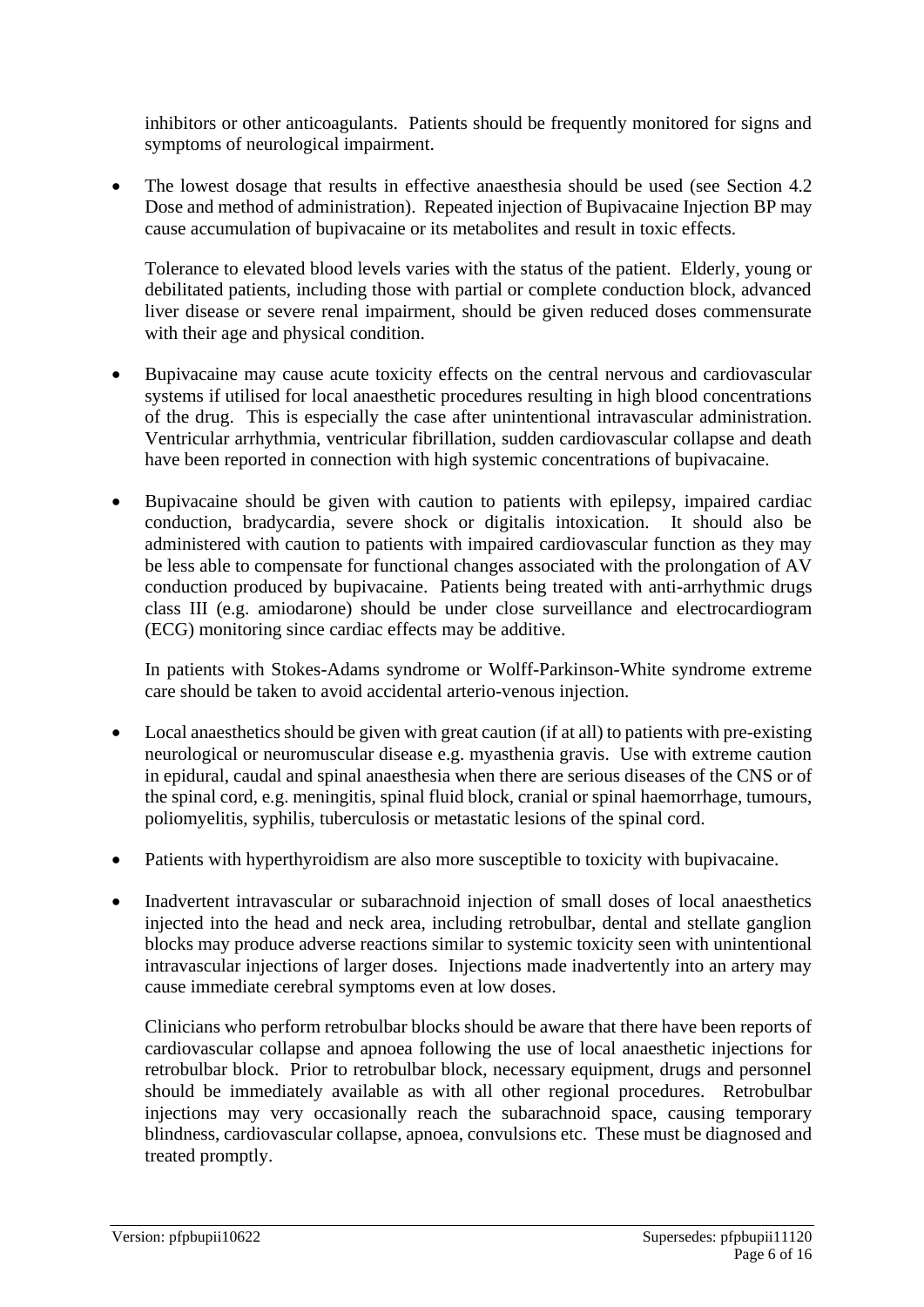Retro- and peribulbar injections of local anaesthetics carry a low risk of persistent ocular muscle dysfunction. The primary causes include trauma and /or local toxic effects on muscles or nerves. The severity of such tissue reactions is related to the degree of the trauma, the concentration of the local anaesthetic and the duration of exposure of the tissue to the local anaesthetic. For this reason, as with all local anaesthetics, the lowest effective concentration and dose should be used. Vasoconstrictors may aggravate tissue reaction and should be used only when indicated.

- Fetal bradycardia/tachycardia frequently follows paracervical block with some amide-type local anaesthetics and may be associated with fetal acidosis and hypoxia. Added risk appears to be present in prematurity, toxaemia of pregnancy and fetal distress. Careful monitoring of the fetal heart rate is necessary (see Section 4.3 Contraindications).
- Bupivacaine should be used with caution in patients with known drug sensitivities.
- Hepatic dysfunction, with reversible increases of alanine aminotransferase (ALT), alkaline phosphates (ALP) and bilirubin, has been observed following repeated injections or long-term infusions of bupivacaine. Association between bupivacaine use and the development of drug-induced liver injury (DILI) has been reported in a small number of literature reports especially with prolonged use. While the pathophysiology of this reaction remains unclear, immediate withdrawal of bupivacaine has shown rapid clinical improvement. If signs of hepatic dysfunction are observed during administration with bupivacaine, the medicinal product should be discontinued.

#### **Use in hepatic impairment**

Bupivacaine is eliminated primarily by hepatic metabolism and changes in hepatic function may have significant consequences. Bupivacaine has an intermediate clearance which depends on its unbound fraction and intrinsic metabolic clearance. Bupivacaine should therefore be used with caution in patients with severe hepatic disease.

#### **Use in renal impairment**

Bupivacaine should be used with caution in patients with severe renal dysfunction because acidosis and reduced plasma protein concentration, which are frequently seen in these patients, may increase the risk of systemic toxicity.

#### **Use in the elderly**

Please see Section 4.2 Dose and method of administration - Use in debilitated or elderly patients.

#### **Paediatric use**

Caution should be used when administering bupivacaine to children under 12 years of age.

#### **Effects on laboratory tests**

No data available.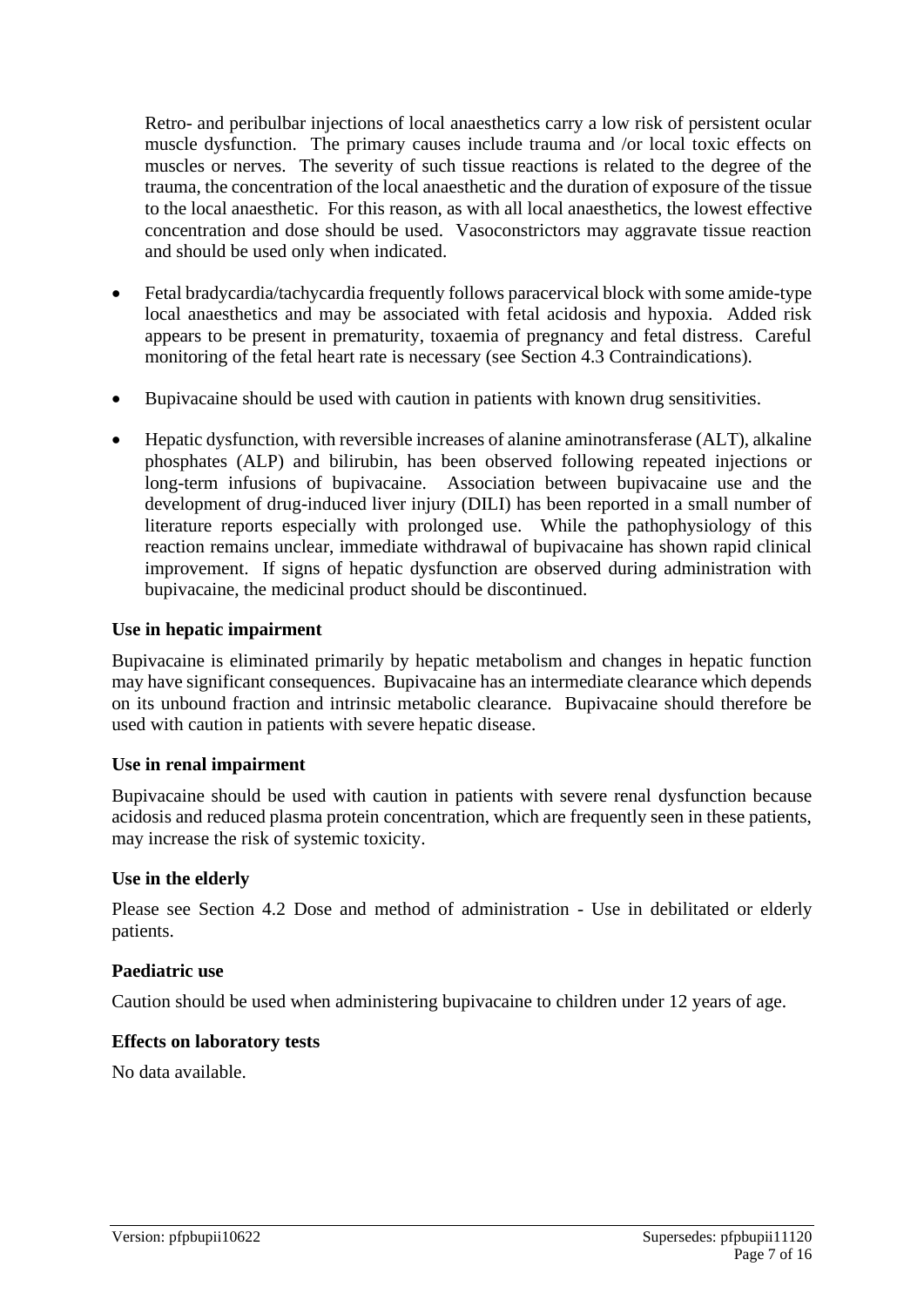### **4.5 Interactions with other medicines and other forms of interactions**

#### **Antiarrhythmic drugs**

Local anaesthetics of the amide type, such as bupivacaine should be used with caution in patients receiving other local anaesthetics or agents structurally related to amide-type local anaesthetics, e.g. certain antiarrhythmic drugs such as mexiletine and lidocaine (lignocaine), since potentiation of cardiac effects may occur. Specific interaction studies with bupivacaine and anti-arrhythmic drugs class III (e.g. amiodarone) have not been performed, but caution should be advised (see Section 4.4 Special warnings and precautions for use).

### **4.6 Fertility, pregnancy and lactation**

#### **Effects on fertility**

Effects on fertility have not been determined.

#### **Use in pregnancy - Category A**

After epidural administration of bupivacaine to women in labour, bupivacaine crosses the placental barrier. However, concentrations in umbilical veins are lower than those found in the maternal circulation.

Bupivacaine has been effectively used for obstetrical analgesia and adverse effects on the course of labour or delivery are rare. It has been suggested that blood glucose levels should be checked in newborns after obstetric regional anaesthesia.

Fetal adverse effects due to bupivacaine, such as fetal bradycardia, seem to be most apparent in paracervical block anaesthesia. Such effects may be due to high concentrations of anaesthetic reaching the fetus (see Sections 4.3 Contraindications and 4.4 Special warnings and precautions for use).

The safe use of bupivacaine during pregnancy, other than labour, has not been established. Although bupivacaine has been used extensively for surgical procedures during pregnancy with no reports of ill effects to mother or fetus, there are no adequate and well controlled studies in pregnant women of the effect of bupivacaine on the developing fetus. It is known that local anaesthetics cross the placenta rapidly. It should therefore be used cautiously during pregnancy other than labour.

#### **Use in lactation**

Bupivacaine passes into breast milk. The amount of bupivacaine appearing in breast milk from a breastfeeding mother receiving parenteral bupivacaine is unlikely to lead to a significant accumulation of the parent drug in the breast-fed infant.

At maternal serum levels of up to 0.45 microgram/mL produced by the epidural use of bupivacaine for vaginal delivery, bupivacaine could not be detected in breast milk during the first 24 hours after delivery (detection limit 0.02 microgram/mL).

The possibility of an idiosyncratic or allergic reaction in the breast-fed infant from bupivacaine remains to be determined.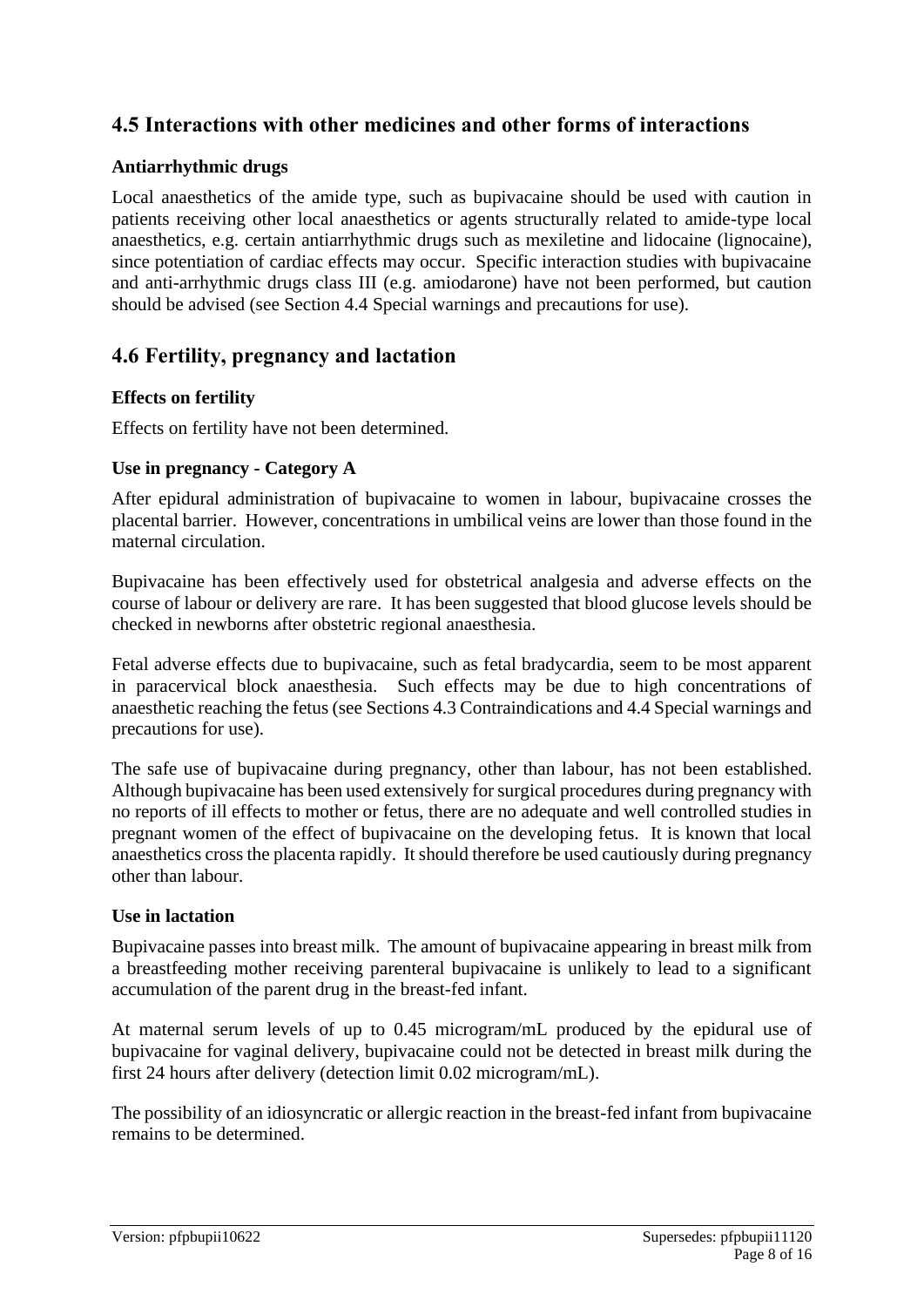### **4.7 Effects on ability to drive and use machines**

Depending on the dosage, local anaesthetics may have a mild effect on mental function and coordination and may temporarily impair locomotion and coordination.

### **4.8 Adverse effects (undesirable effects)**

Adverse reactions to bupivacaine are rare in the absence of overdosage, exceptionally rapid absorption or inadvertent intravascular injection. These adverse reactions are similar in character to those observed with other amide-type local anaesthetics and pertain mainly to the central nervous system and the cardiovascular system. Adverse reactions to bupivacaine are, in general, dose-related and may result from high plasma levels caused by excessive dosage, rapid absorption, delayed elimination, altered metabolism, inadvertent intravascular injection or may result from a hypersensitivity, idiosyncrasy or diminished tolerance on the part of the patient.

Serious adverse experiences are generally systemic in nature. Ventricular arrhythmias, ventricular fibrillation, sudden cardiovascular collapse and death have been reported when bupivacaine has been utilised for local anaesthetic procedures that may result in high systemic concentrations of bupivacaine (see Section 4.4 Special warnings and precautions for use).

Pronounced acidosis, hyperkalaemia, hypocalcaemia or hypoxia in the patient may increase the risk and severity of toxic reactions.

#### **Central nervous system**

CNS manifestations are excitatory and/or depressant and may be characterised by light-headedness, nervousness, apprehension, euphoria, confusion, dizziness, drowsiness, tinnitus, blurred vision, diplopia, nausea, vomiting, sensations of heat, cold or numbness, urinary retention, paraesthesia circumoral, paraesthesia, hyperacusis, twitching, tremors, convulsions, unconsciousness, respiratory depression and/or arrest, agitation, numbness of the tongue, difficulty swallowing and slurred speech.

The excitatory manifestations may be very brief or may not occur at all, in which case the first manifestation of toxicity may be drowsiness merging into unconsciousness and respiratory arrest. Drowsiness following administration of bupivacaine is usually an early sign of a high blood level of the drug and may occur as a result of rapid absorption. In unconscious patients, circulatory collapse should be watched as CNS effects may not be apparent as an early manifestation of toxicity may in some cases progress to frank convulsions and ultimately lead to respiratory depression and/or arrest. It is crucial to have resuscitative equipment and anticonvulsant drugs available to manage such patients (see Section 4.9 Overdose - Treatment of overdosage).

#### **Cardiovascular**

Cardiovascular manifestations following inadvertent intravascular injection are usually depressant and are characterised by bradycardia, hypotension, and cardiovascular collapse, which may lead to cardiac arrest (see Section 4.9 Overdose).

#### **Haemodynamic**

Regional anaesthesia may lead to maternal hypotension.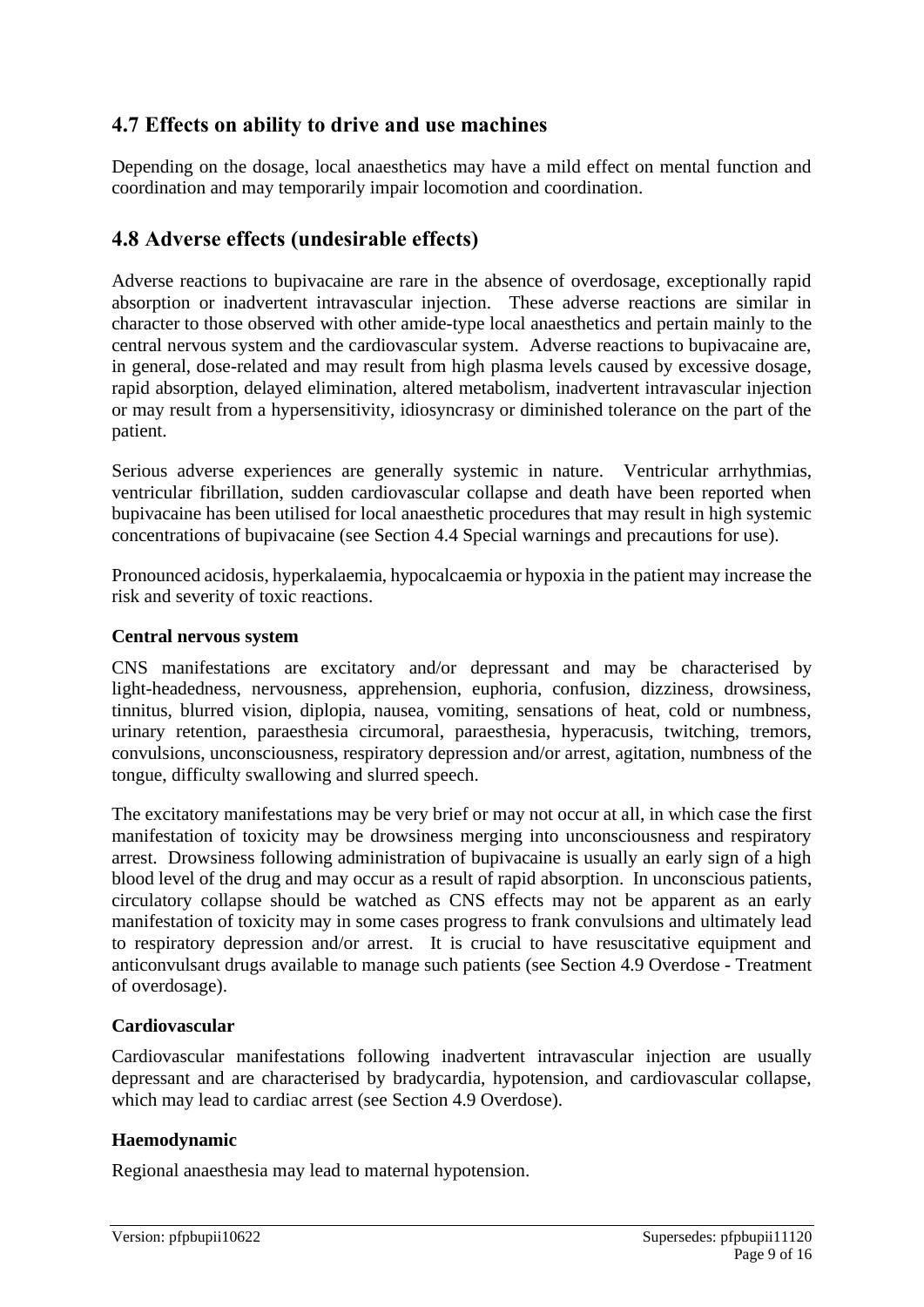#### **Neurologic**

The incidences of adverse reactions associated with the use of local anaesthetics may be related to the total dose of local anaesthetic administered and are also dependent on the particular drug used, the route of administration and the physical status of the patient.

In the practice of caudal or lumbar epidural block, occasional unintentional penetration of the subarachnoid space by the catheter may occur. Subsequent adverse effects may depend partially on the amount of drug administered subdurally.

These may include spinal block of varying magnitude (including total spinal block), hypotension secondary to spinal block, loss of bladder and bowel control and loss of perineal sensation and sexual function. Persistent motor, sensory and/or autonomic (sphincter control) deficit of some lower spinal segments with slow recovery (several months) or incomplete recovery have been reported in rare instances when caudal or lumbar epidural block has been attempted. Backache and headache have also been noted following use of these anaesthetic procedures.

Paresis, paraplegia, neuropathy, peripheral nerve injury and arachnoiditis have been observed.

The effects of systemic overdose and unintentional intravascular injection may involve the central nervous system and/or the cardiovascular system (see Section 4.9 Overdose). Inadvertent subarachnoid injection may lead to CNS depression, respiratory arrest and cardiovascular collapse.

#### **Allergic**

Allergic reactions are characterised by cutaneous lesions, urticaria, oedema or anaphylactoid reactions. Allergy to amide-type local anaesthetics is rare. If such a reaction occurs, it should be managed by conventional means.

The detection of sensitivity by skin testing is of doubtful value.

#### **Musculoskeletal**

Although intra-articular continuous infusions of local anaesthetics following arthroscopic and other surgical procedures is an unapproved use, there have been post-marketing reports of chondrolysis in patients receiving such infusions. Symptoms include joint pain, stiffness and loss of motion.

Currently, there is no effective treatment for chondrolysis. Patients who experienced chondrolysis have required additional diagnostic and therapeutic procedures and some required arthroplasty or shoulder replacement. Therefore, bupivacaine should not be used for post-operative intra-articular continuous infusion.

#### **Reporting suspected adverse effects**

Reporting suspected adverse reactions after registration of the medicinal product is important. It allows continued monitoring of the benefit-risk balance of the medicinal product. Healthcare professionals are asked to report any suspected adverse reactions at [www.tga.gov.au/reporting](http://www.tga.gov.au/reporting-problems)[problems.](http://www.tga.gov.au/reporting-problems)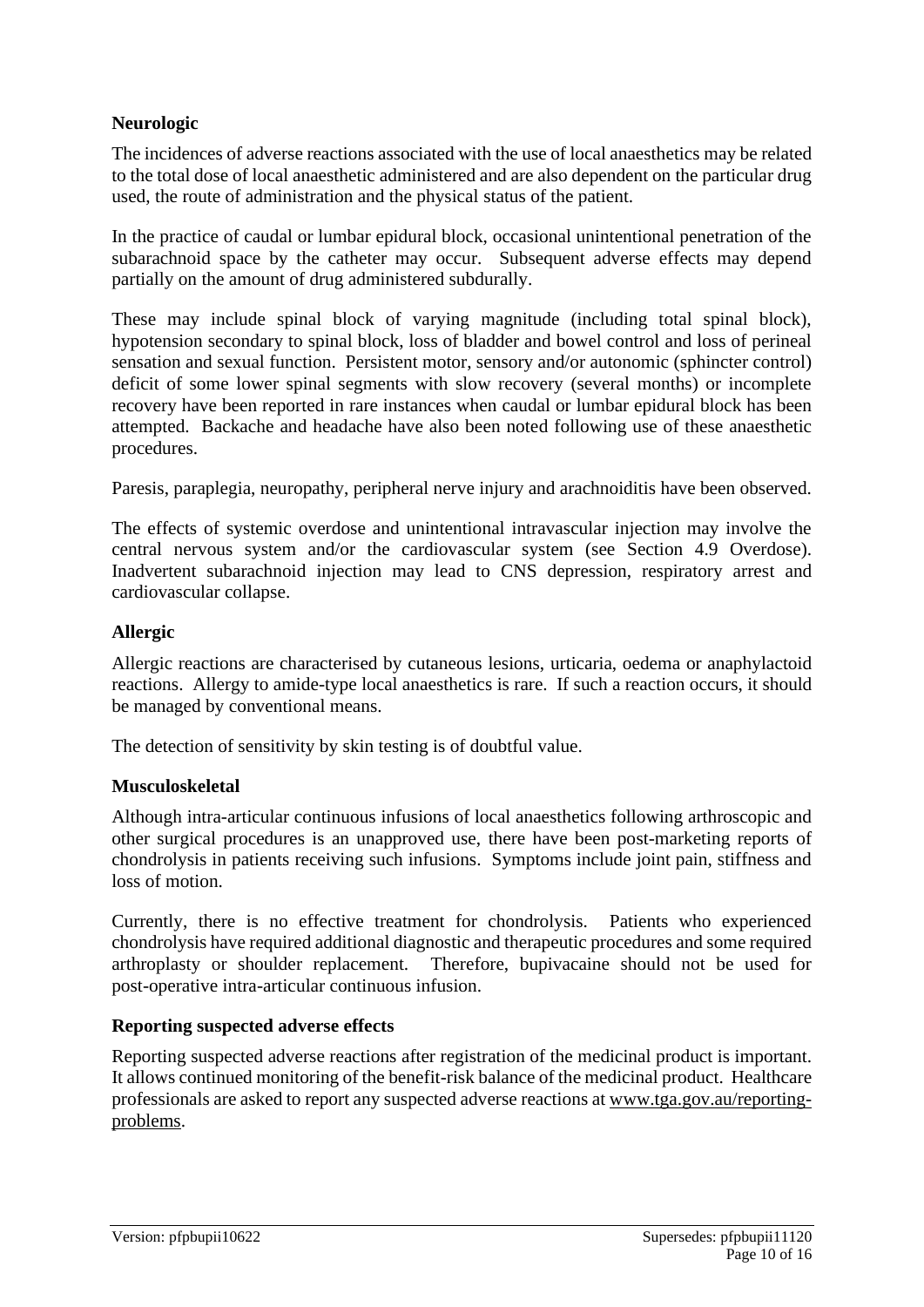### **4.9 Overdose**

Acute emergencies associated with the use of local anaesthetics are generally related to high plasma levels, or to unintended subarachnoid injection of the local anaesthetic solution (see Sections 4.8 Adverse effects (undesirable effects) and 4.4 Special warnings and precautions for use).

With accidental intravascular injections of local anaesthetics, the toxic effects will be obvious within 1 to 3 minutes. With overdosage, peak plasma concentrations may not be reached for 20 to 30 minutes, depending on the site of injection, and toxic signs will be delayed. Toxic reactions mainly involve the central nervous and cardiovascular systems.

#### **Symptoms of acute toxicity**

**Central nervous system toxicity** is a graded response with symptoms and signs of escalating severity. The first symptoms are circumoral paraesthesia, numbness of the tongue, light-headedness, hyperacusis and tinnitus. Visual disturbances and muscular tremors are more serious and precede the onset of generalised convulsions. These signs must not be mistaken for neurotic behaviour.

Unconsciousness and grand mal convulsions may follow. These may last from a few seconds to several minutes. Hypoxia and hypercapnia occur rapidly following convulsions due to increased muscular activity, together with the interference with normal respiration and loss of the airway. In severe cases, apnoea may occur. Acidosis, hyperkalaemia, hypocalcaemia and hypoxia increase and extend the toxic effects of local anaesthetics.

Recovery is due to redistribution of the local anaesthetic drug from the central nervous system and metabolism. Recovery may be rapid unless large amounts of the drug have been injected

**Signs of cardiovascular toxicity** indicates a more severe situation. Hypotension, bradycardia, decreased cardiac output, heart block, arrhythmia and even ventricular arrhythmias, ventricular fibrillation and cardiac arrest may occur as a result of high systemic concentrations of local anaesthetics.

Cardiovascular toxic effects are generally preceded by signs of toxicity in the central nervous system, unless the patient is receiving a general anaesthetic or is heavily sedated with drugs such as benzodiazepines or barbiturates.

#### **Treatment of overdosage**

If signs of acute systemic toxicity appear, injection of the local anaesthetic should be immediately stopped.

If convulsions occur then immediate attention is required for the maintenance of patent airway and assisted or controlled ventilation with oxygen, via a positive airway pressure delivery system mask. Adequacy of the circulation should then be evaluated, bearing in mind that drugs used to treat convulsions depress the circulation when administered intravenously.

Should convulsions persist despite adequate respiratory support, and if the status of the circulation permits, appropriate anticonvulsant medication such as an ultra-short acting barbiturate (e.g. thiopentone) or a benzodiazepine (e.g. diazepam) may be administered IV.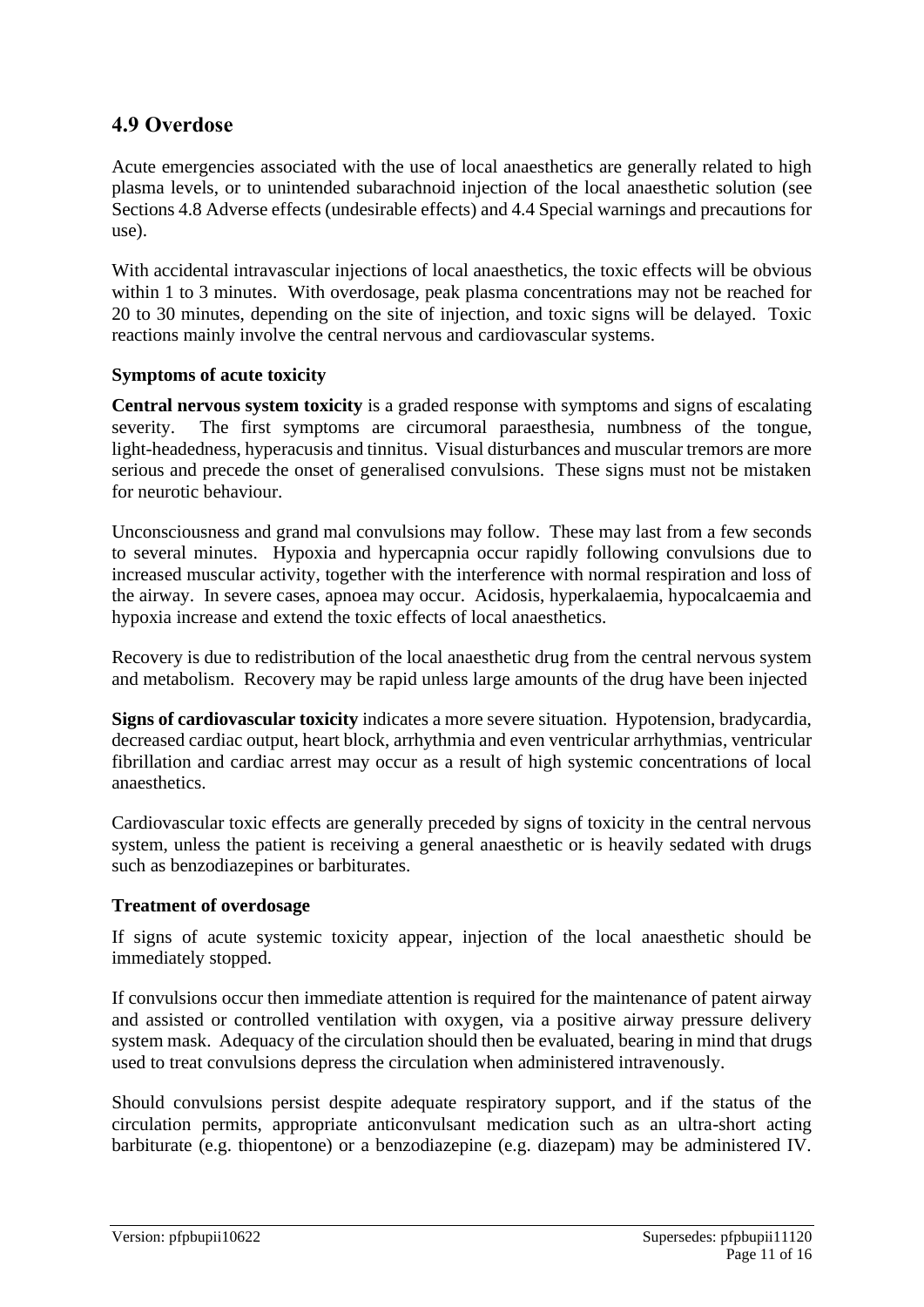The clinician should be familiar with these anticonvulsant drugs prior to use of local anaesthetics.

Suxamethonium will stop the muscle convulsions rapidly but will require tracheal intubation and controlled ventilation, and should only be used by those familiar with these procedures.

If cardiovascular depression occurs (hypotension, bradycardia), appropriate treatment with intravenous fluids, vasopressor, inotropic agents and/or lipid emulsion should be considered. Children should be given doses commensurate with age and weight.

If ventricular fibrillation or cardiac arrest occurs, effective cardiovascular resuscitation treatment must be instituted and maintained for a prolonged period if necessary. Optimal oxygenation and ventilation, and circulatory support as well as treatment of acidosis are of vital importance.

For information on the management of overdose, contact the Poisons Information Centre on 13 11 26 (Australia).

# **5. PHARMACOLOGICAL PROPERTIES**

### **5.1 Pharmacodynamic properties**

#### **Mechanism of action**

Bupivacaine is classed as a membrane stabilising agent and is a local anaesthetic of the amide type.

Bupivacaine, like other local anaesthetics, causes a reversible blockade of impulse propagation along nerve fibres by preventing the inward movement of sodium ions through the nerve membrane. Local anaesthetics of the amide type are thought to act within the sodium channels of the nerve membrane.

Local anaesthetic drugs may have similar effects on excitable membranes in the brain and myocardium. If excessive amounts of drug reach the systemic circulation rapidly, symptoms and signs of toxicity will appear, emanating mainly from the central nervous system and the cardiovascular system.

Central nervous system toxicity usually precedes the cardiovascular effects as it occurs at lower plasma concentrations. Direct effects of local anaesthetics on the heart include slow conduction, negative inotropism and eventually cardiac arrest.

Indirect cardiovascular effects, e.g. hypotension and bradycardia, may occur after epidural or spinal administration depending on the extent of the concomitant sympathetic block.

#### **Clinical trials**

No data available.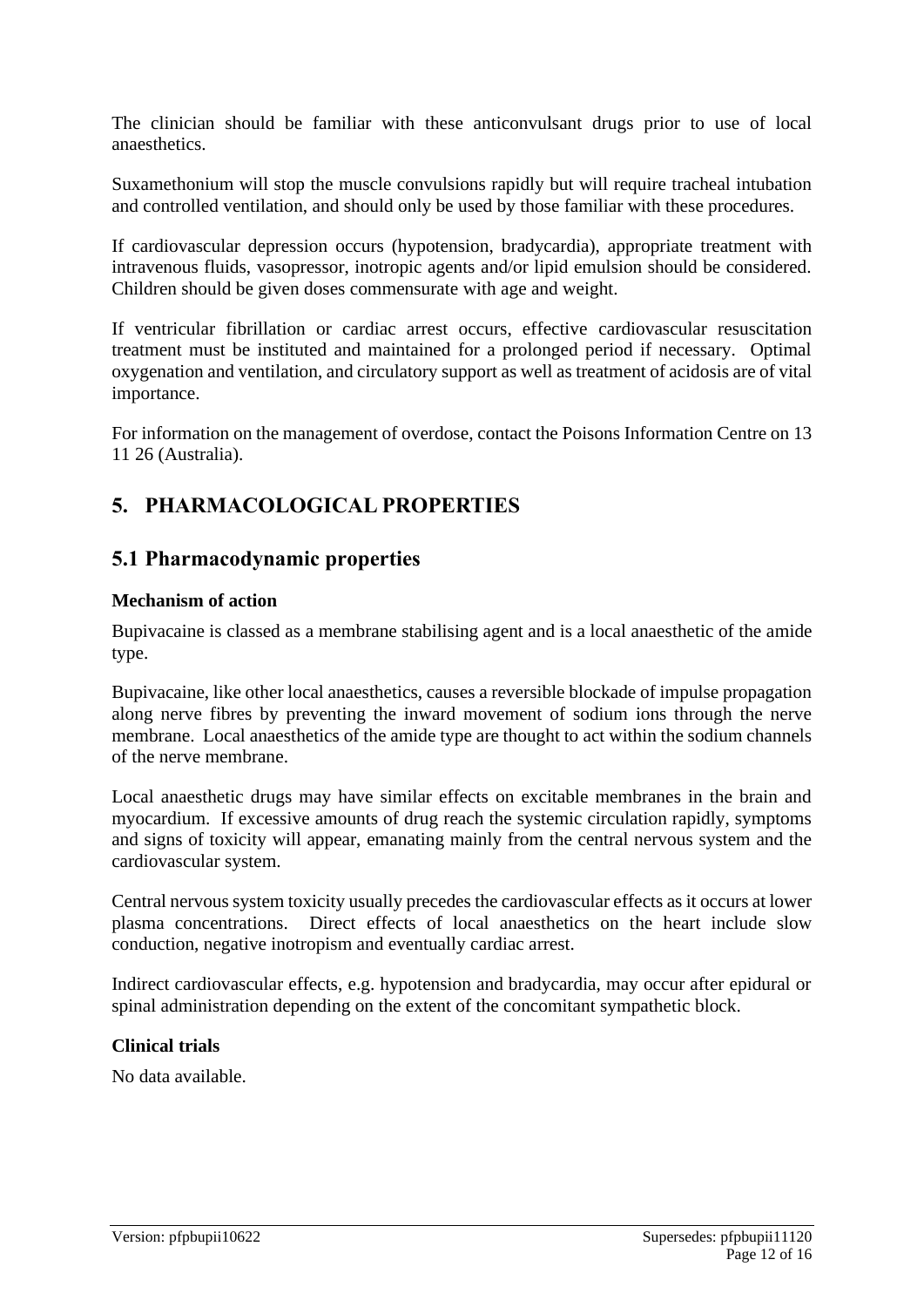# **5.2 Pharmacokinetic properties**

#### **Absorption**

Bupivacaine is a long acting, amide-type local anaesthetic chemically related to lignocaine and mepivacaine. Its potency and toxicity is approximately four times that of lignocaine.

In concentrations of 5 mg/mL it has a long duration of action, from 2 to 5 hours following a single epidural injection and up to 12 hours after peripheral nerve blocks. The onset of the blockade is slower than with lignocaine, especially when anaesthetising large nerves.

When used in low concentrations (2.5 mg/mL or less) there is less effect on motor nerve fibres and the duration of action is shorter. Low concentrations may, however, be used with advantage for prolonged pain relief, e.g. in labour or postoperatively.

The plasma concentration of bupivacaine depends upon the dose, the route of administration and the vascularity of the injection site. The addition of a vasoconstrictor such as adrenaline (epinephrine) may decrease the rate of absorption and prolong the duration of action.

Following injection of bupivacaine solutions for caudal, epidural or peripheral nerve block, peak plasma levels of bupivacaine are reached within 30 to 45 minutes and decline to insignificant concentrations during the next 3 to 6 hours.

Intercostal blocks give the highest peak plasma concentration due to rapid absorption (maximum plasma concentrations in the order of 1 to 4 mg/L after a 400 mg dose), while subcutaneous abdominal injections give the lowest plasma concentrations. Epidural and major plexus blocks are intermediate. In children rapid absorption (plasma concentrations are in the order of 1 to 1.5 mg/L after a dose of 3 mg/kg) is seen with caudal block. Absorption may be slowed by the addition of adrenaline (epinephrine).

Absorption of bupivacaine from the epidural space occurs in 2 phases; the first phase is in the order of 7 minutes and the second is in 6 hours. The slow absorption is rate-limiting in the elimination of bupivacaine, which explains why the apparent elimination half-life after epidural administration is longer than after intravenous administration.

#### **Distribution**

Bupivacaine has a total plasma clearance of 0.58 L/min, a volume of distribution at steadystate of 73 L, an elimination half-life of 2.7 hours (range 1.5 to 5.5 hours) and an intermediate hepatic extraction ratio of 0.40 following experimental IV administration in adults. The terminal elimination half-life is prolonged in the newborn to approximately 8 hours (range 8.1 to 14.0 hours). In children aged over 3 months the elimination half-life is similar to that in adults. Bupivacaine is mainly bound to  $\alpha_1$ -acid glycoprotein in plasma with a plasma binding of 96%.

#### **Metabolism and excretion**

An increase in  $\alpha_1$ -acid glycoprotein, which occurs postoperatively after major surgery, may cause an increase in the total plasma concentration of bupivacaine. The level of free drug will remain the same. This explains why total plasma concentrations above the apparent toxic threshold level of 2.6 to 3.0 mg/L are apparently well tolerated in this situation.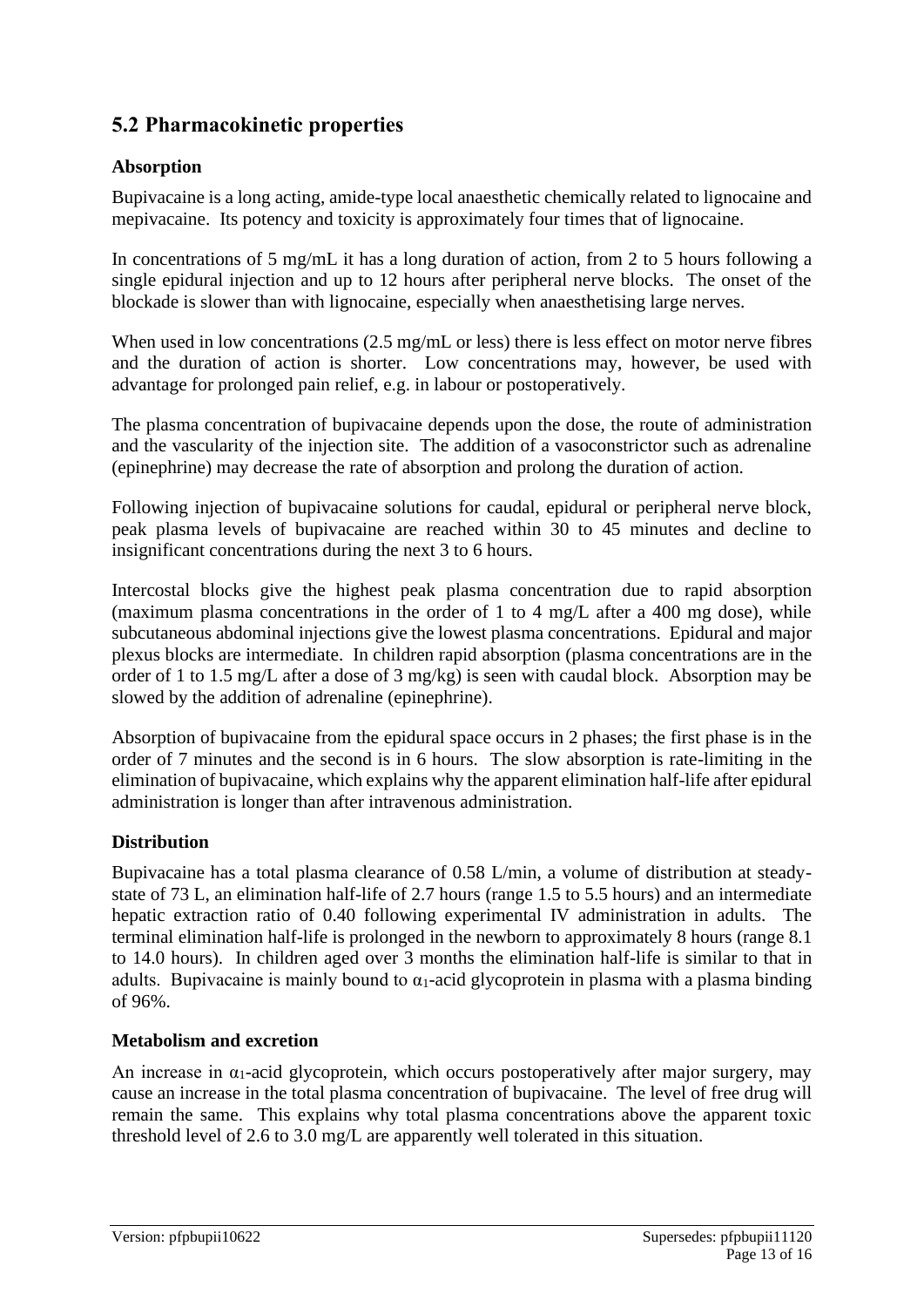Bupivacaine is excreted in the urine principally as metabolites with about 6% as unchanged drug. Following epidural administration, the urinary recovery of unchanged bupivacaine is about 0.2%, of pipecolylxylidine (PPX) about 1% and of 4-hydroxy-bupivacaine about 0.1% of the administered dose.

Various pharmacokinetic parameters can be significantly altered by a number of factors including the presence of hepatic and renal disease, route of administration, age of the patient, presence or absence of adrenaline (epinephrine) in the solution and certain concomitant medication.

### **5.3 Preclinical safety data**

#### **Genotoxicity**

Mutagenic potential have not been determined.

#### **Carcinogenicity**

Long term studies in animals of most local anaesthetics, including bupivacaine, to evaluate the carcinogenic potential, have not been conducted.

# **6. PHARMACEUTICAL PARTICULARS**

### **6.1 List of excipients**

| Sodium chloride      |
|----------------------|
| Hydrochloric acid    |
| Sodium hydroxide     |
| Water for injections |

### **6.2 Incompatibilities**

Local anaesthetics react with certain metals and cause the release of their respective ions which, if injected, may cause severe local irritation. Adequate precautions should be taken to avoid prolonged contact between Bupivacaine solutions and metal surfaces, such as metal bowls, cannulae and syringes with metal parts.

### **6.3 Shelf life**

In Australia, information on the shelf life can be found on the public summary of the Australian Register of Therapeutic Goods (ARTG). The expiry date can be found on the packaging.

### **6.4 Special precautions for storage**

Store below 25°C. Single use only. Discard unused portion.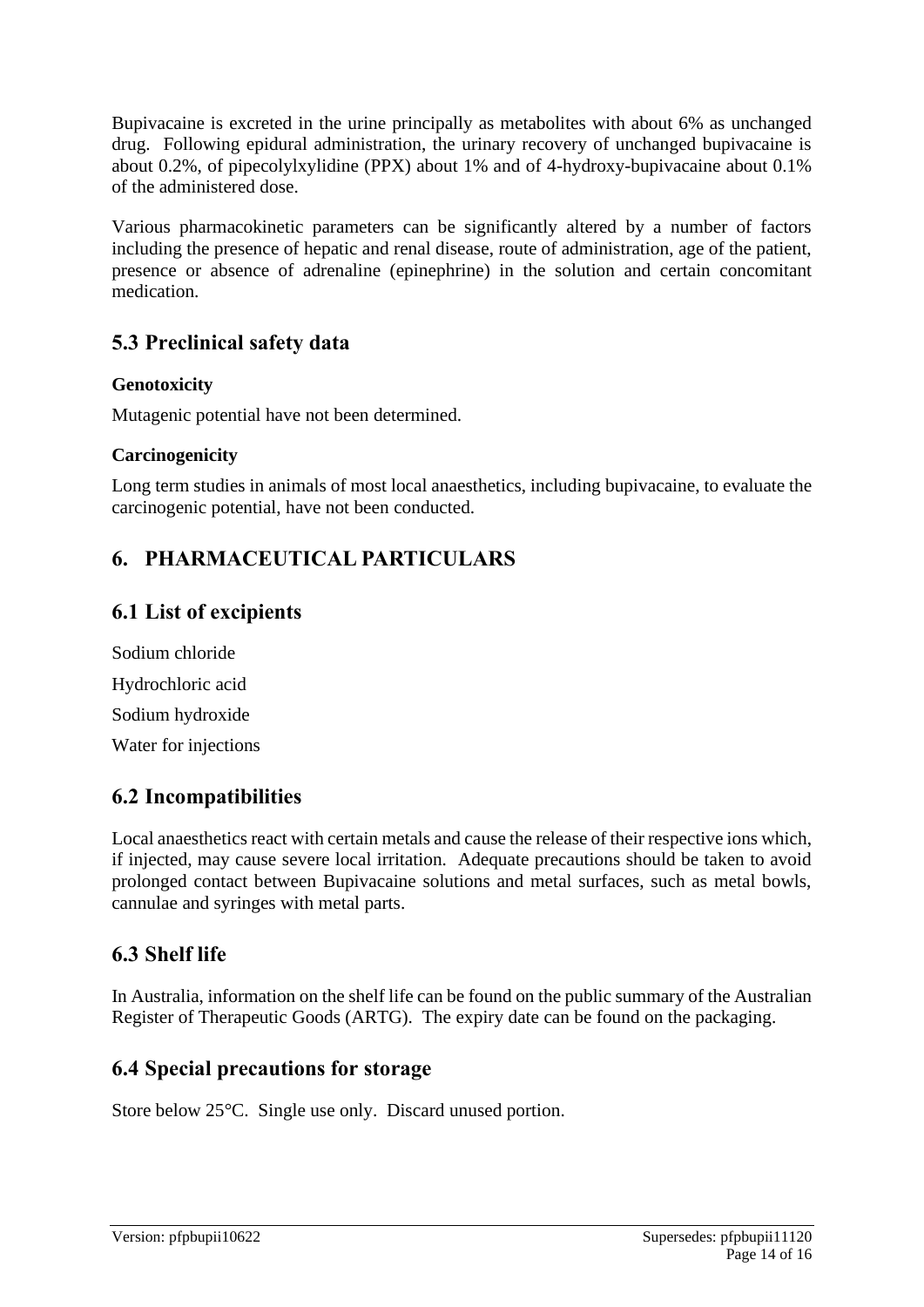### **6.5 Nature and contents of container**

Bupivacaine Injection BP 0.25% (sterile) 50 mg in 20 mL Glass Theatre Vial (5 vials)

Bupivacaine Injection BP 0.5% (sterile) 100 mg in 20 mL Glass Theatre Vial (5 vials)

Bupivacaine Injection BP 0.5% (sterile) 50 mg in 10 mL Steriamp<sup>®</sup> Plastic Ampoule (50 ampoules)

Bupivacaine Injection BP 0.5% (sterile) 50 mg in 10 mL Steriluer<sup>®</sup> Plastic Ampoule (50 ampoules)

Not all presentations are available.

### **6.6 Special precautions for disposal**

In Australia, any unused medicine or waste material should be disposed of in accordance with local requirements.

### **6.7 Physicochemical properties**

#### **Chemical structure**

It appears as a white, crystalline powder or colourless crystals. It is soluble in water, freely soluble in ethanol (96%), slightly soluble in chloroform and in ether. Bupivacaine has a pKa of 8.1 and is more lipid soluble than lignocaine.

The structural formula of bupivacaine hydrochloride monohydrate is represented below.



| Chemical name:     | $(2RS)$ -1-Butyl-N- $(2,6$ -dimethylphenyl)piperidine-2-carboxamide<br>hydrochloride monohydrate. |
|--------------------|---------------------------------------------------------------------------------------------------|
| Molecular Formula: | $C_{18}H_{29}CIN_2O.H_2O$                                                                         |
| Molecular Weight:  | 342.9                                                                                             |

#### **CAS number**

73360-54-0 (bupivacaine hydrochloride monohydrate)

# **7. MEDICINE SCHEDULE (POISONS STANDARD)**

Schedule 4 – Prescription Only Medicine.